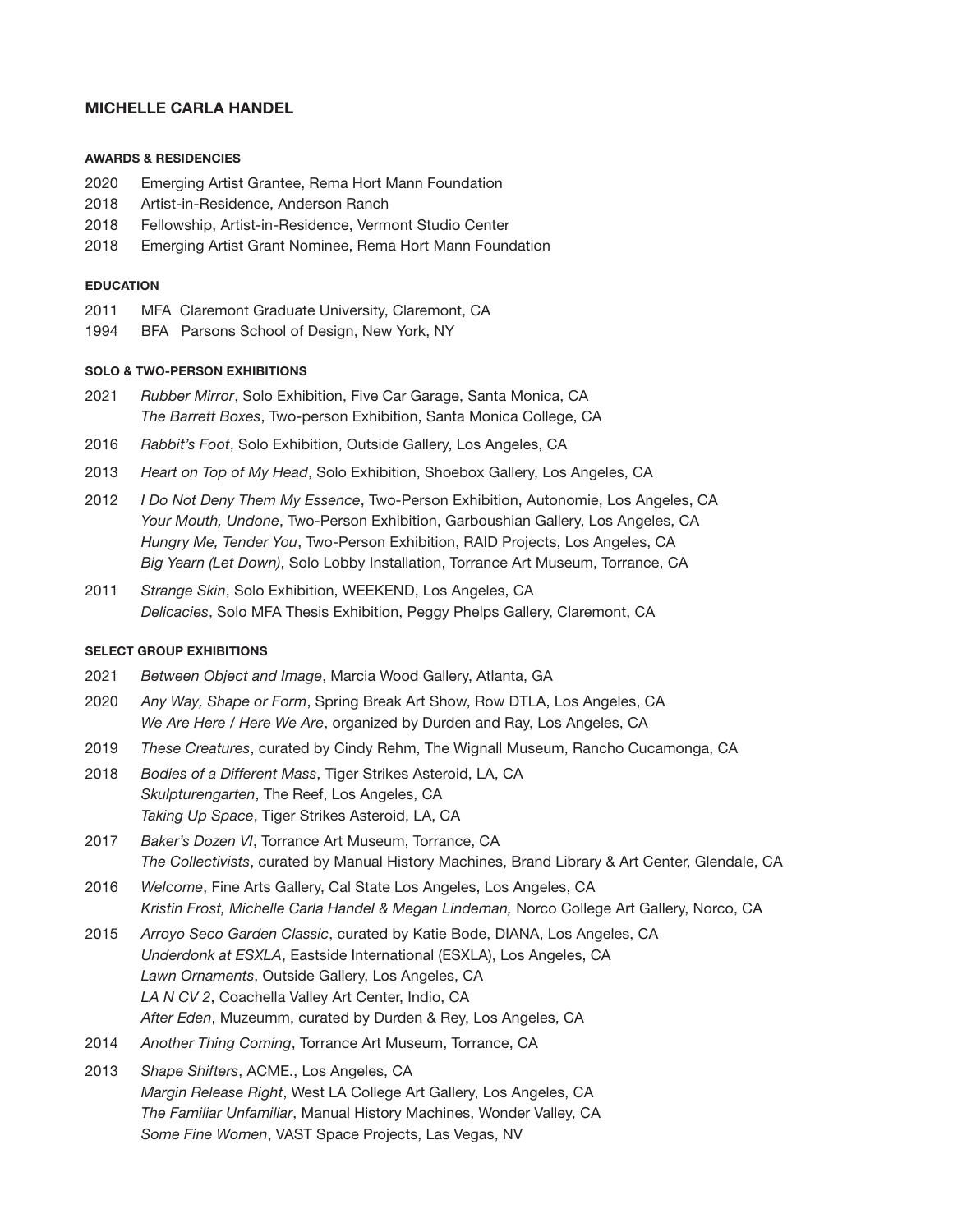White Soup and Weighty Air, JAUS, Los Angeles, CA Love For Sale, XVY Gallery, Los Angeles, CA The Bouba Kiki Experience, JAUS, Los Angeles, CA Jamais Vu, Space 4 Art, San Diego, CA

- 2012 Constructing Fantasy, Beacon Arts Building, Los Angeles, CA Ground Control, 5790 Projects, Los Angeles, CA
- 2011 I Don't Know Where But She Sends Me There, Royale Projects, Los Angeles, CA Vertigo, Durden & Ray/LA Mart 12th Floor, Los Angeles, CA Hanging Gardens, 1019 WEST/Beacon Arts Building, Los Angeles, CA Co/Lab, Art Platform–Los Angeles, WEEKEND booth, LA Mart, Los Angeles, CA GLAMFA, California State University Long Beach, CA BOOM. Southern California MFA Group Exhibition, LA MART, Los Angeles, CA Exhibit A, CGU Graduate Group Exhibition, Claremont, CA

## **BIBLIOGRAPHY**

Stromberg, Matt & Wouk Almino, Elisa. "Your Concise Los Angeles Art Guide for August 2021." Hyperallergic. 2021. Barrie, Lita. "Inaugural Gallery Weekend Los Angeles." White Hot Magazine. 2021. Must See: Michelle Carla Handel at Five Car Garage. Artforum. 2021. Baumann, Sacha. "Issue Ten: The Undertaking." Full Blede. Oct 2019. Johnson, Jacqueline Bell. "These Creatures at the Wignall Museum." Art and Cake. 2019. O'Brien, John. "Taking Up Space." Artillery. March 2016. Heitzman, Lorraine. "The Collectivists at the Brand Library & Art Center." Art and Cake. 2017. Tuck, Geoff & Richards, David. Classical Music for Artists. 2016. Stromberg, Matt. "ArtRx LA." Hyperallergic. Nov 2015. Tuck, Geoff & Richards, David. Parkfield Review, Issue 4. 2015. Ellegood, Anne. "No Place Like Home. Frank LA, Issue No. 001. Dec 2014. Moore, Alexandra. Articulate: An Exhibition in Print. 2014. Knight, Christopher."Object Lessons at Torrance Art Museum's 'Another Thing Coming'." LA Times. Sept 28, 2014. Moore, Alex. "Tête à Tête: A Visual Conversation About Feminism." Droste Effect. Oct 2013. Nys Dambrot, Shana. "What Would Women Do?" Exhibition Catalogue for 'Some Fine Women'. 2013. Gardocki, Matthew & Moore, Catlin. "Emergent Presence: Eight LA Artists You Should Know." Fabrik. Oct 2012. Vetter, Grant. "Handel/James: I Do Not Deny Them My Essence." Autonomie. Sept 2012. Moore, Catlin. "Michelle Carla Handel and Eve Wood at Garboushian Gallery." Daily Serving. Sept 2012. Eberly, Cliff. "Your Mouth, Undone at Garboushian Gallery." Los Angeles I'm Yours. Aug 2012. Nys Dambrot, Shana. "Michelle Carla Handel and Eve Wood." LA WEEKLY. Aug 2012. Wood, Eve. "Josh Atlas and Michelle Carla Handel." Artillery. Sept/Oct 2012.

### TALKS & PANELS

- 2021 Visiting Artist Lecturer, Claremont Graduate University, Claremont, CA
- 2021 Artist Talk for Rubber Mirror, Gallery Platform LA, Five Car Garage, Santa Monica, CA
- 2019 Artist Talk for These Creatures, Wignall Museum, Rancho Cucamonga, CA
- 2018 Artist Talk, Anderson Ranch, Snowmass, CO
- 2016 Artist Talk, Norco College Art Gallery, Norco, CA